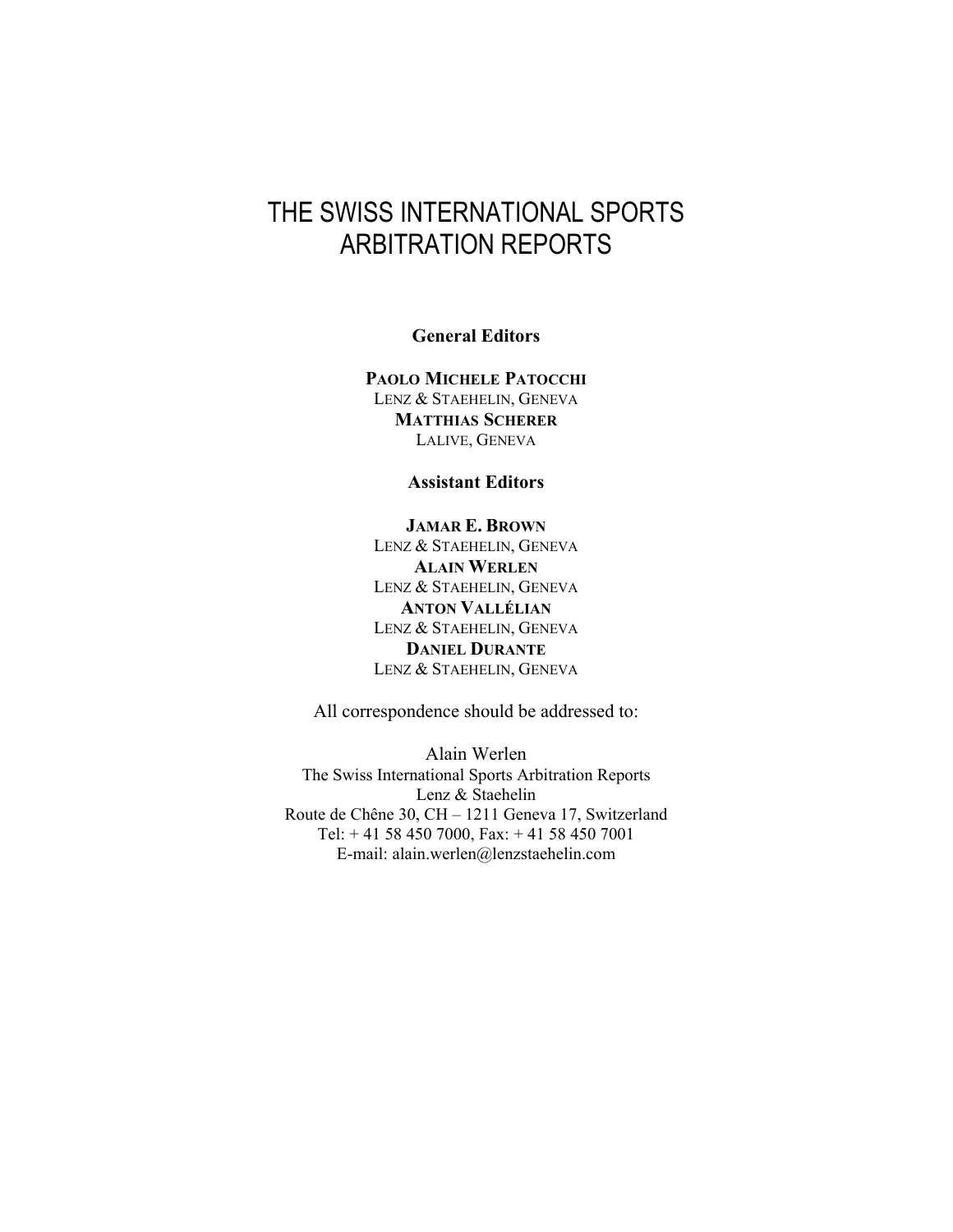© 2012 JurisNet LLC. All rights reserved. No part of this publication may be reproduced, stored in a retrieval system, or transmitted in any form or by any means, mechanical, photocopying, recording or otherwise, without prior written permission of the publishers.

Permission to use this content must be obtained from the copyright owner.

Please apply to:

**JurisNet, LLC 71 New Street Huntington, NY 11743 USA Phone: +1 631 350 2100; Fax: +1 631 351 5712 E-mail: info@arbitrationlaw.com www.arbitrationlaw.com** 

Printed in the United States of America. ISBN 978-1-937518-08-0 ISSN 2165-414X

Mode of citation: 1 SWISS INT'L SPORTS ARB. REP. [page]